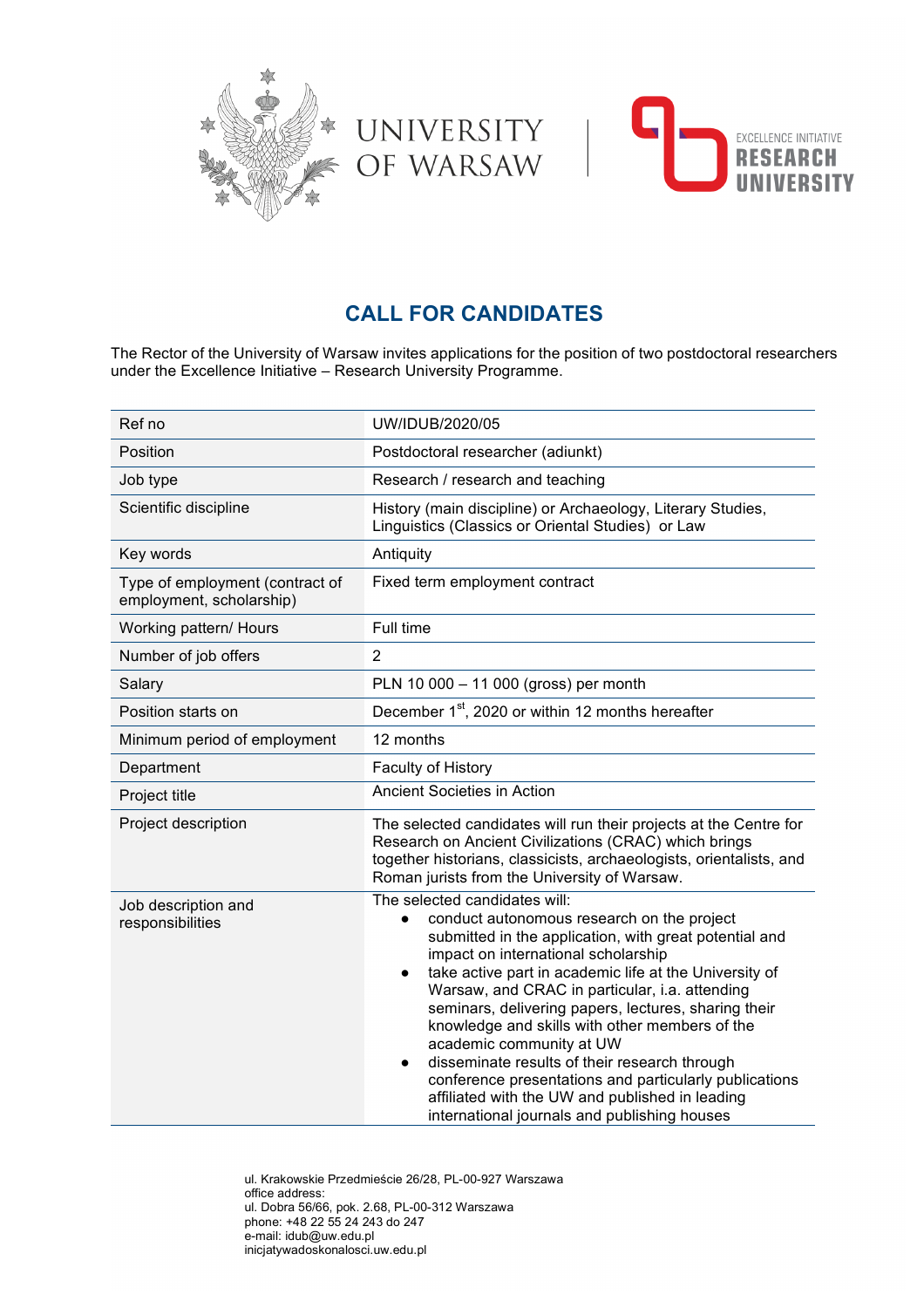|                  | actively contribute to strengthening the international<br>$\bullet$<br>position of the UW<br>collaborate with university administration in all matters<br>related to the project<br>teach (OPTIONAL).<br>$\bullet$                                                                                                                                                                                                                                                                                                                                                                                                                                                      |
|------------------|-------------------------------------------------------------------------------------------------------------------------------------------------------------------------------------------------------------------------------------------------------------------------------------------------------------------------------------------------------------------------------------------------------------------------------------------------------------------------------------------------------------------------------------------------------------------------------------------------------------------------------------------------------------------------|
| Key requirements | Essential:<br>a doctoral degree in any field of ancient studies such as<br>history, classics, oriental studies, archaeology, Roman law,<br>religious studies or similar<br>documented experience in research within the field of<br>ancient studies<br>proven active participation in international academic life<br>well-argued excellent research project dealing with any<br>period of Antiquity<br>excellent knowledge of English (corresponding min. to level<br>$\bullet$<br>C <sub>1</sub><br>excellent communication skills, including the ability to<br>present research results and write for publication                                                     |
|                  | ability and willingness to work as part of a scholarly<br>community, share insights and findings, and engage in<br>collaboration<br>ability to complete projects and work to a deadline.<br>Desirable:<br>specific plans to apply for further research grants affiliated<br>with at the University of Warsaw.<br>specific publications plans.<br>research experience outside of Poland                                                                                                                                                                                                                                                                                  |
| Application      | CV and the list of publications<br>cover letter<br>$\bullet$<br>proposal of the project to be completed at the University of<br>٠<br>Warsaw (up to 2000 words + bibliography)<br>consent of a UW-based researcher* to act as host to the<br>applicant.<br>signed agreement for the processing of personal data by<br>the University of Warsaw, which is attached to this call<br>declaration that they have read and accepted the rules of<br>$\bullet$<br>the present selection process<br>All documents must be in English.<br>*The host must hold a habilitation or doctoral degree for at<br>least three years and have experience in running research<br>projects. |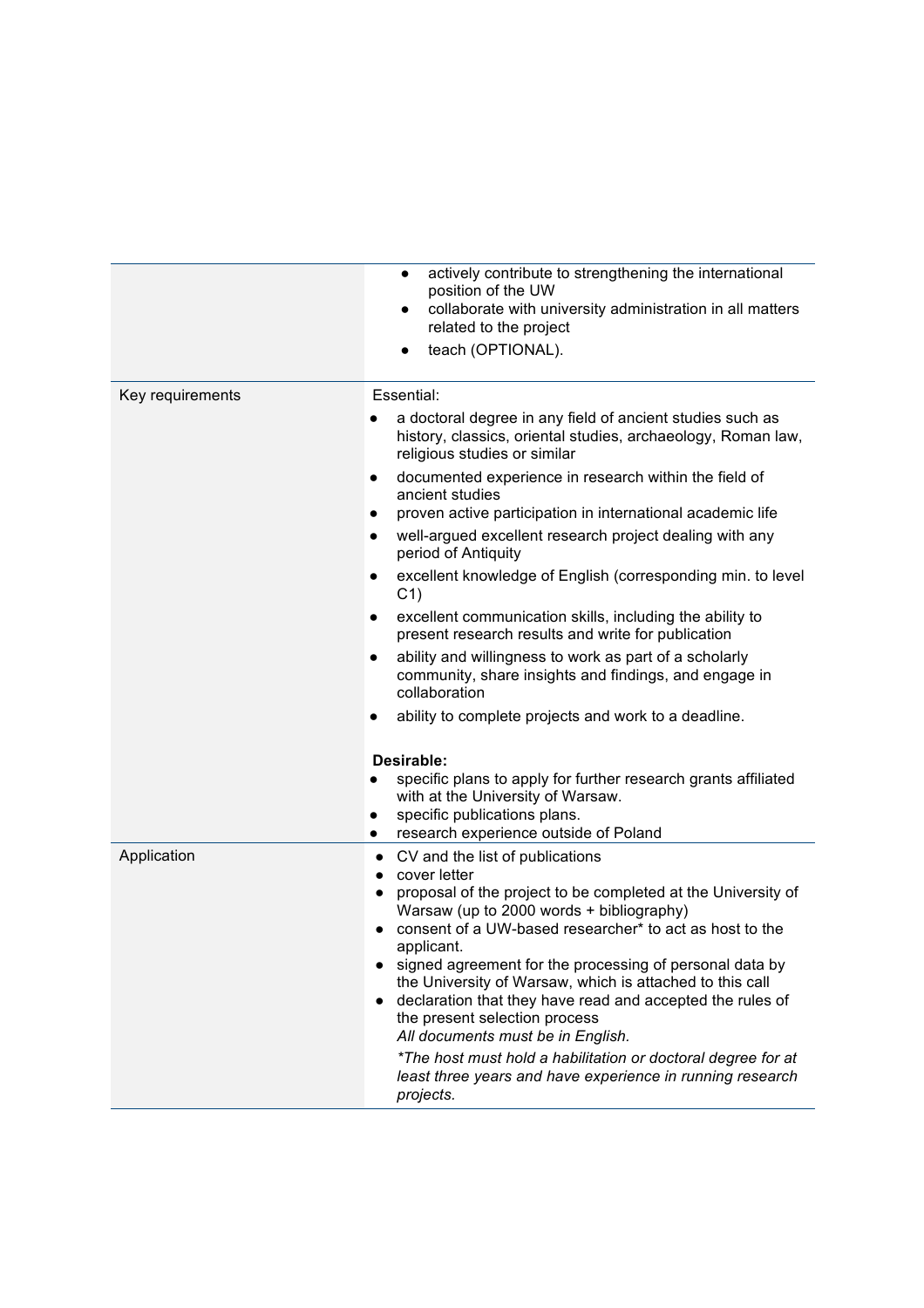| What we offer                          | Large, internationally connected and eager to<br>collaborate scholarly community working within the<br>field of ancient studies, supportive and eager to<br>collaborate                                                                                                                                                                                                                                              |
|----------------------------------------|----------------------------------------------------------------------------------------------------------------------------------------------------------------------------------------------------------------------------------------------------------------------------------------------------------------------------------------------------------------------------------------------------------------------|
|                                        | Possibility to get additional funding for various forms of<br>academic activity such as conferences, sessions on<br>international congresses, publications                                                                                                                                                                                                                                                           |
|                                        | Office space, good or very good (depending on<br>specific research field) library and especially electronic<br>resources                                                                                                                                                                                                                                                                                             |
|                                        | assistance in applying for further projects                                                                                                                                                                                                                                                                                                                                                                          |
|                                        | standard social security and medical insurance                                                                                                                                                                                                                                                                                                                                                                       |
|                                        | standard benefits package.                                                                                                                                                                                                                                                                                                                                                                                           |
| How to apply                           | Please send an e-mail to: dziekanat.wh@uw.edu.pl with the<br>subject line: "CRAC Post-doc"                                                                                                                                                                                                                                                                                                                           |
| Selection and recruitment<br>procedure | Only the short-listed candidates will be invited to an online<br>interview. The pre-selection and the interview are the first stage<br>of the recruitment procedure for the position of adiunkt specified<br>in the University of Warsaw Statute. Its positive conclusion will<br>be the basis for further proceedings. The University of Warsaw<br>reserves the right to cancel the call without providing reasons. |
| Questions                              | If you have any further questions, please contact Robert<br>Wiśniewski<br>r.wisniewski@uw.edu.pl<br>Maria<br><b>Nowak</b><br><b>or</b><br>m.nowak@wpia.uw.edu.pl                                                                                                                                                                                                                                                     |
| Closing date for applications          | 10 November, 2020                                                                                                                                                                                                                                                                                                                                                                                                    |
| Notification about the results         | 30 November, 2020                                                                                                                                                                                                                                                                                                                                                                                                    |
| Results will be announced              | by e-mail                                                                                                                                                                                                                                                                                                                                                                                                            |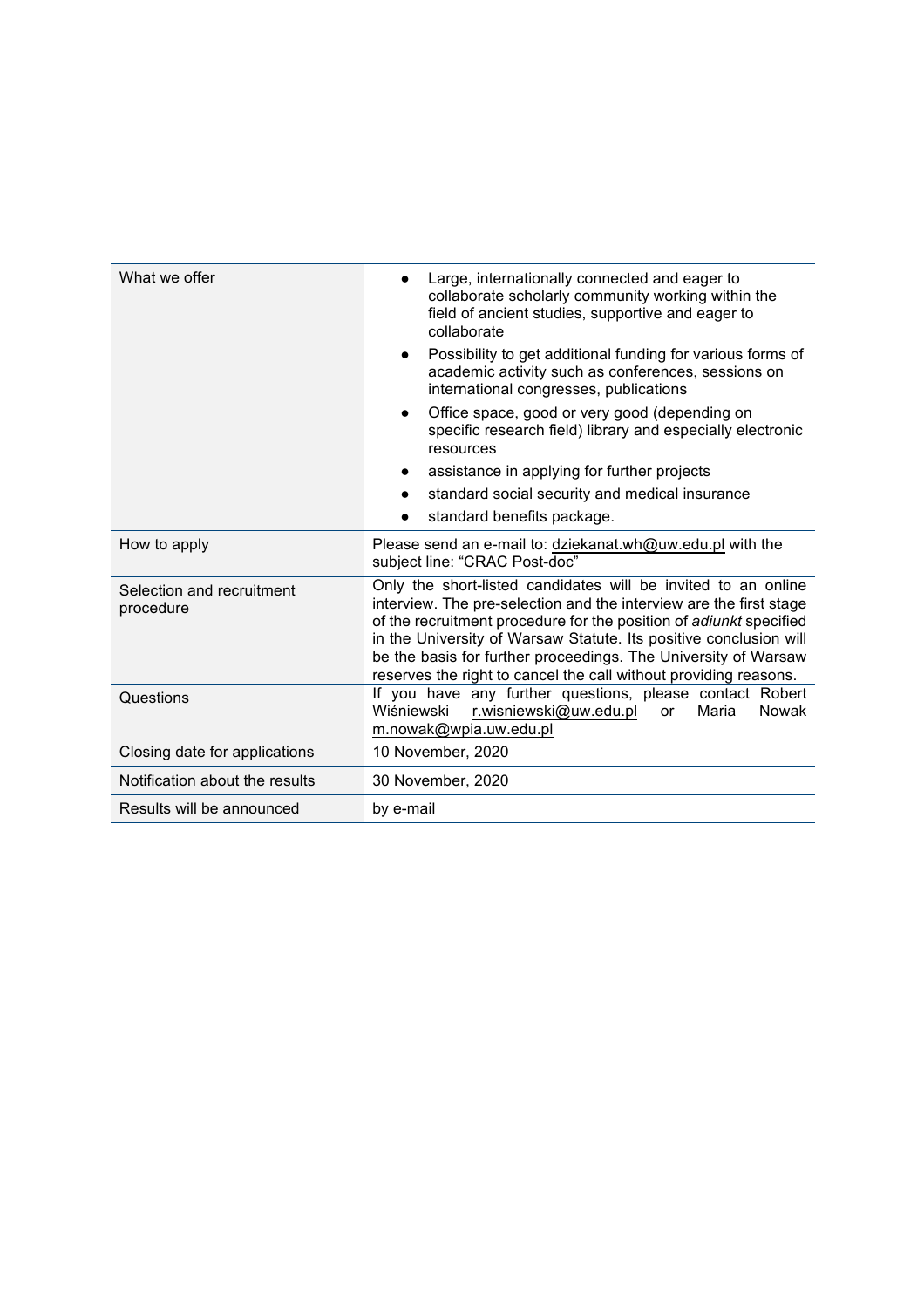



………………………………………………

given and family name

# **Information on personal data processing**

### **Controller**

Controller of your personal data processed in connection with the recruitment process is the University of Warsaw, ul. Krakowskie Przedmieście 26/28, 00-927 Warszawa, as the Employer.

Contact with the controller:

- by traditional mail at: University of Warsaw, ul. Krakowskie Przedmieście 26/28, 00-927 Warszawa (name the organizational unit to which your letter is addressed);
- by phone: **22 55 20 355**.

## **Data Protection Officer (DPO)**

Controller has designated Data Protection Officer whom you may contact via email at iod@adm.uw.edu.pl. You may contact the DPO in all matters relating to your personal data processing by the University of Warsaw and the exercise of rights in relation to the processing of personal data.

The DPO, however, does not proceed other matters, like handling recruitment procedures, collecting recruitment documents, providing information on current recruitment process.

## **Purpose and legal grounds of data processing**

Personal data of candidates for employment shall be processed for recruitment purposes only.

Your personal data shall be processed in the scope as indicated by employment law<sup>1</sup> *(given name (names) and family name, date of birth, contact information as provided, education, professional qualifications,*  previous employment) for the purposes of this recruitment process <sup>2</sup>, whereas other data<sup>3</sup> shall be processed based on your consent which may take the following wording:

*I agree to the processing of personal data provided in .... (e.g. CV, cover letter, and other submitted documents) by the University of Warsaw for realising my recruitment process.*

ul. Krakowskie Przedmieście 26/28, PL-00-927 Warszawa office address: ul. Dobra 56/66, pok. 2.68, PL-00-312 Warszawa phone: +48 22 55 24 243 do 247 e-mail: idub@uw.edu.pl inicjatywadoskonalosci.uw.edu.pl

 $1$  Art. 22<sup>1</sup> of the law of June 26, 1974 Labour Code (i.e. Journal of Laws 2019 item 1040 with subsequent changes).

 $2$  Art. 6 section 1 letter b of the Regulation of the European Parliament and the Council (EU) 2016/679 of April 27, 2016 on protection of individual persons with regard to the personal data processing and on the free flow of such data, and also repealing Directive 95/46/EC (general regulation on data protection) (Official Journal EU L 119 of 04.05.2016, page 1, with subsequent changes) (hereinafter as the GDPR).

 $3$  Art. 6 section 1 letter a of the GDPR.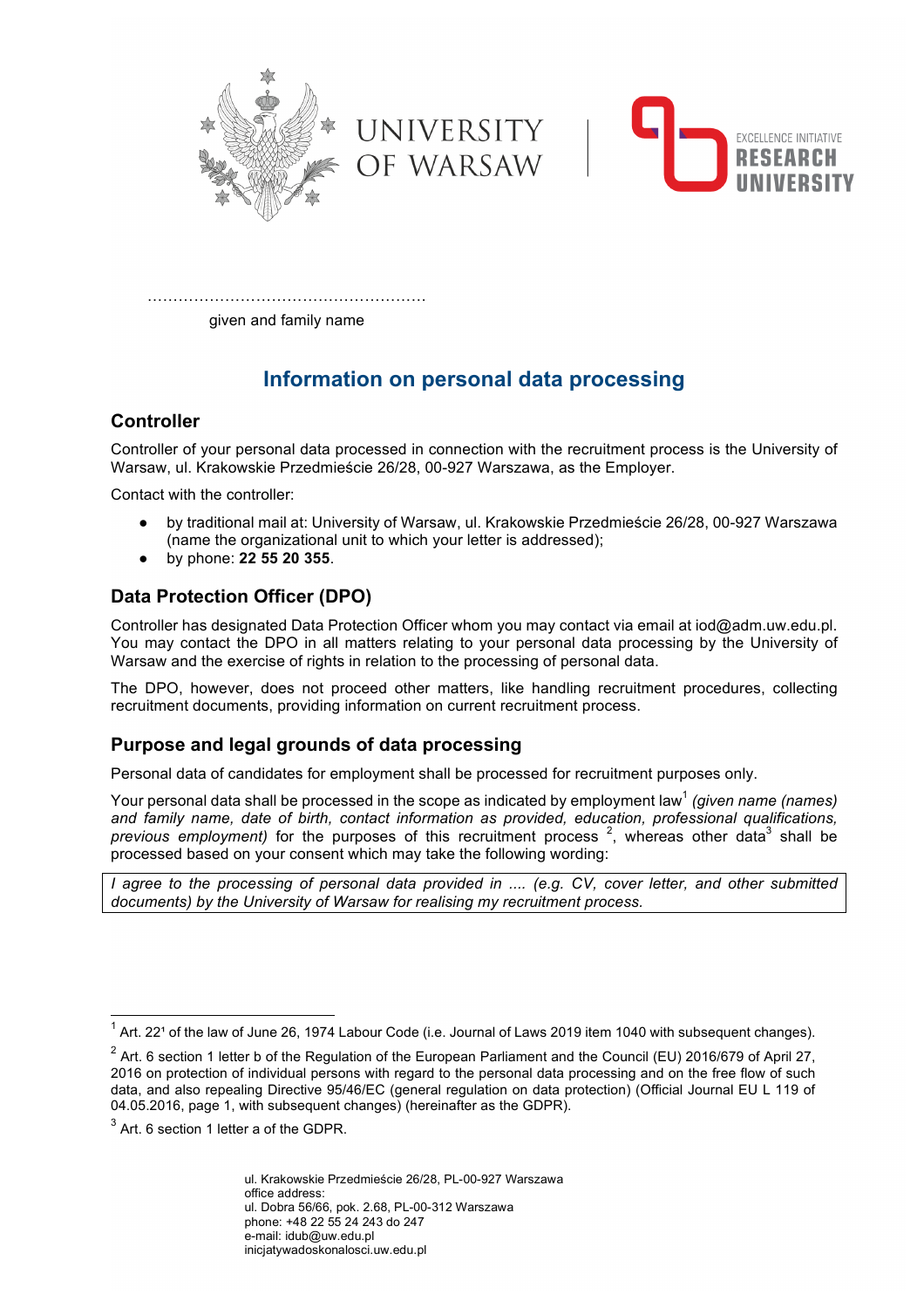If your documents include data as mentioned in Art. 9 section 1 of the GDPR (special categories of personal data), processing shall be possible upon your consent to processing such data<sup>4</sup>, which may take the following wording:

*I agree to the processing of special categories of personal data, as mentioned in Art. 9 section 1 of the GDPR, provided in .....................* (e.g. CV, cover letter, and other submitted documents) by the University of *Warsaw for realising my recruitment process.*

The University of Warsaw shall be also processing your personal data in future recruitment processes upon your consent<sup>5</sup>, which may take the following wording:

*I consent to processing of my personal data for the purposes of any future recruitment processes at the University of Warsaw for the period of the next nine months.*

You may revoke all such consents at any time by, for example, sending an email at sekretariat.ih@uw.edu.pl.

Be advised that the revocation of your consent does not affect legal compliance of processing which had been completed upon consent before its revocation.<sup>6</sup>

### **Data retention period**

Your personal data collected in this recruitment process shall be stored over the period of three months from the date the recruitment process is completed.

In case you agree to process your data in future recruitments, your data shall be used over the period of nine months.

### **Data recipients**

Officers authorized by the Controller shall have access to your personal data, the processing of which is in the scope of their duties.

#### **Data transfer outside the European Economic Area (EEA)**

Your personal data shall be disclosed to subjects authorized by law. Signing-in is through Google Forms. Your personal data may be also processed by our provider of G-Suit for education by Google Company in their data processing centres.<sup>7</sup> Your data shall be protected under the standards of the Privacy Shield, accepted by the European Commission.<sup>8</sup> This shall quarantee an adequate level of data security.

### **Rights of the data subject**

Under the GDPR data subjects have the following rights:

● to access data and to receive copies of the actual data;

 $<sup>5</sup>$  Art. 6 section 1 letter a GDPR.</sup>

 <sup>4</sup> Art. 9 section 2 letter a GDPR.

<sup>6</sup> Art. 7 section 3 GDPR.

<sup>7</sup> https://www.google.com/about/datacenters/inside/locations/index.html

<sup>8</sup> https://www.privacyshield.gov